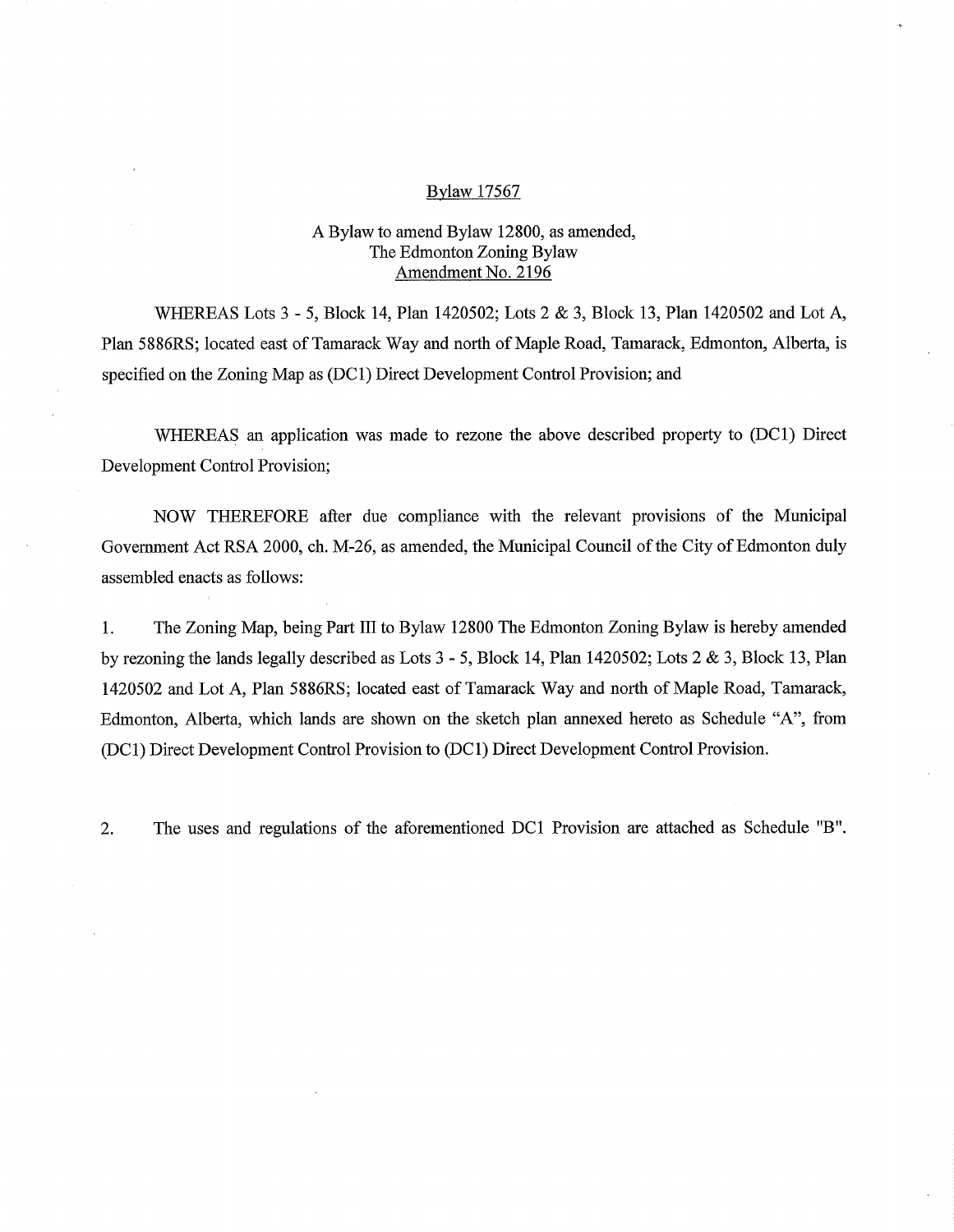3. The sketch plan attached as Schedule "A" and the uses and regulations of the DC1 Provision shown on Schedule "B" attached are hereby incorporated into the Zoning Bylaw, being Part IV to Bylaw 12800, The Edmonton Zoning Bylaw.

| READ a first time this  | 14th | day of        | March | , A. D. $2016$ ; |
|-------------------------|------|---------------|-------|------------------|
| READ a second time this | 14th | day of        | March | , A. D. $2016$ ; |
| READ a third time this  | 14th | day of $\sim$ | March | A. D. 2016;      |
| SIGNED and PASSED this  | 14th | day of        | March | A. D. 2016.      |
|                         |      |               |       |                  |

THE CITY OF EDMONTON

<u>New</u>

A CITY CLERK

2/15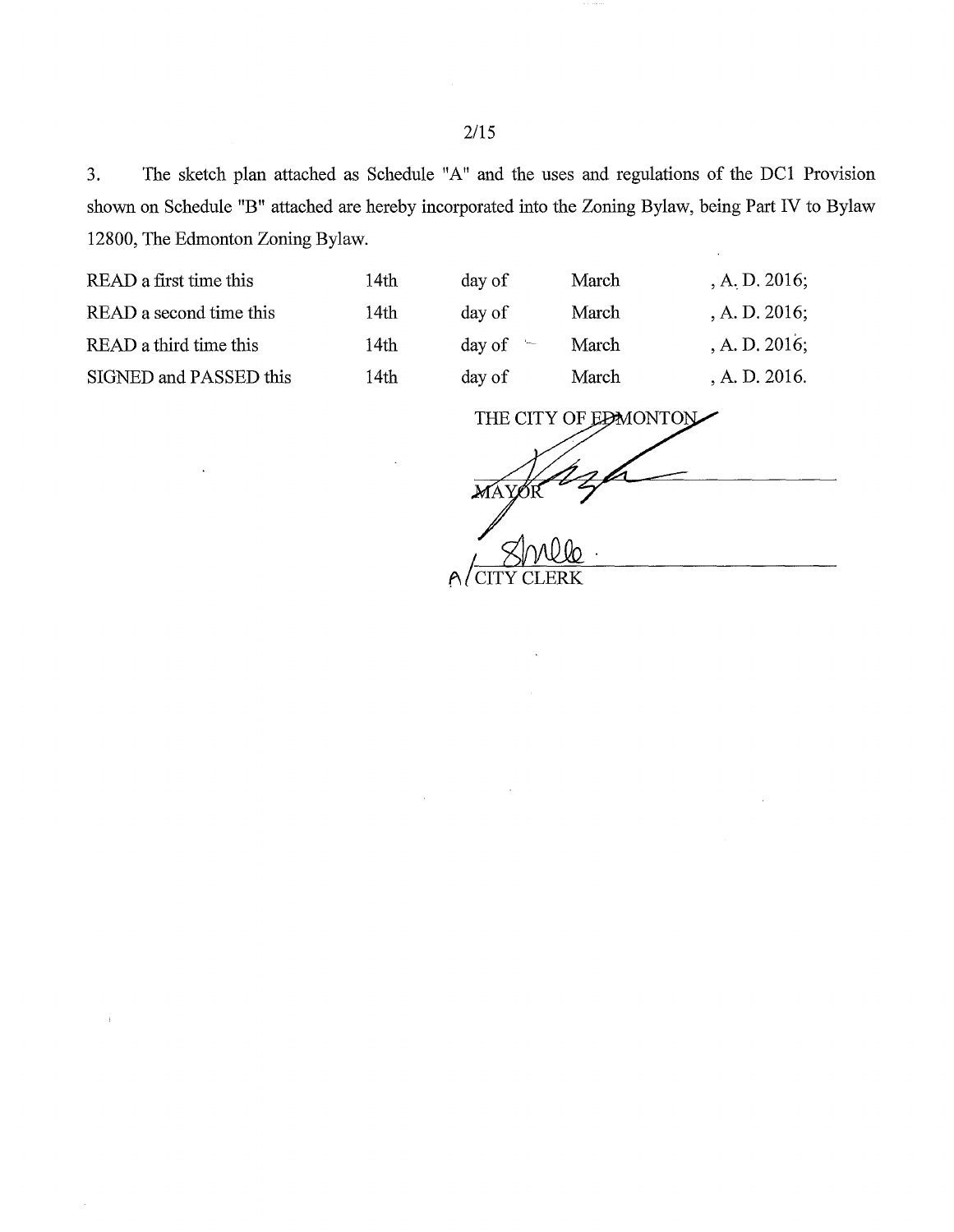SCHEDULE "A"



 $\ddot{\phantom{a}}$ 

 $\frac{1}{2}$  .

**BYLAW 17567**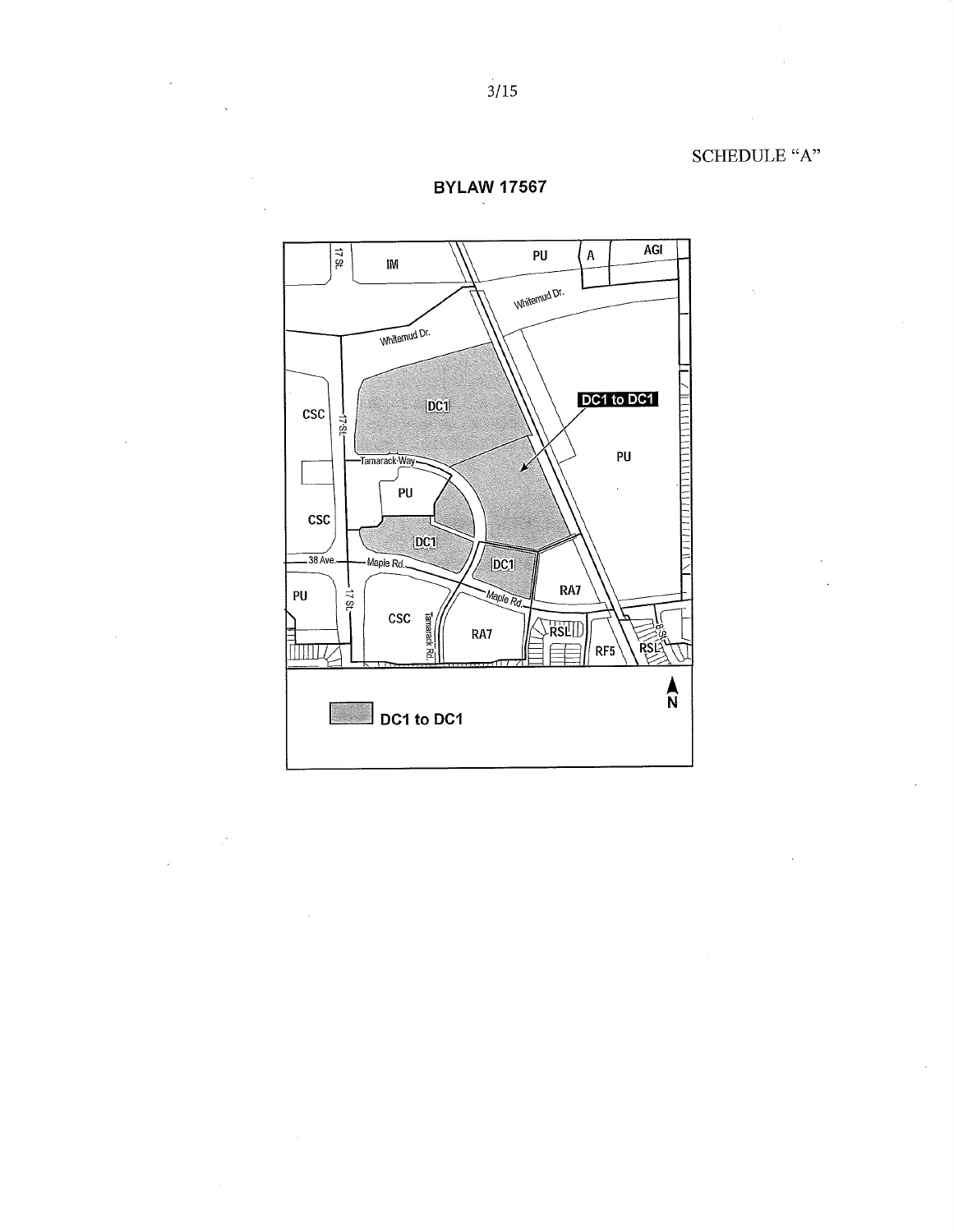#### **SCHEDULE "B"**

#### **(DC1) DIRECT DEVELOPMENT CONTROL PROVISION**

## **1. General Purpose**

The purpose of this (DC1) Direct Development Control Provision is to facilitate the development of a pedestrian friendly and transit-supportive mixed use area that may accommodate a range of commercial, residential, and office uses.

## **2. Area of Application**

This Provision shall apply to Lots 3, 4,  $&$  5, Block 14, Plan 1420502; Lots 2  $&$  3, Block 13, Plan 1420502; and Lot A, Plan 5886RS, as shown on Schedule "A" attached to the Bylaw adopting this Provision and as identified on Appendix "1" attached.

**3. Uses** 

## **3.1 Area A - Commercial / Retail / Office Node**

- a. Automotive and Equipment Repair Shops
- b. Bars and Neighbourhood Pubs
- c. Business Support Services
- d. Child Care Services
- e. Commercial Schools
- f. Convenience Retail Stores
- g. Creating and Production Establishments
- h. Drive-in Food Services
- i. Gas Bars
- j. General Retail Stores
- k. Government Services
- 1. Health Services
- m. Hotels
- n. Indoor Participant Recreation Services
- o. Major Alcohol Sales
- P. Minor Alcohol Sales
- q. Major Amusement Establishments
- r. Minor Amusement Establishments
- s. Media Studios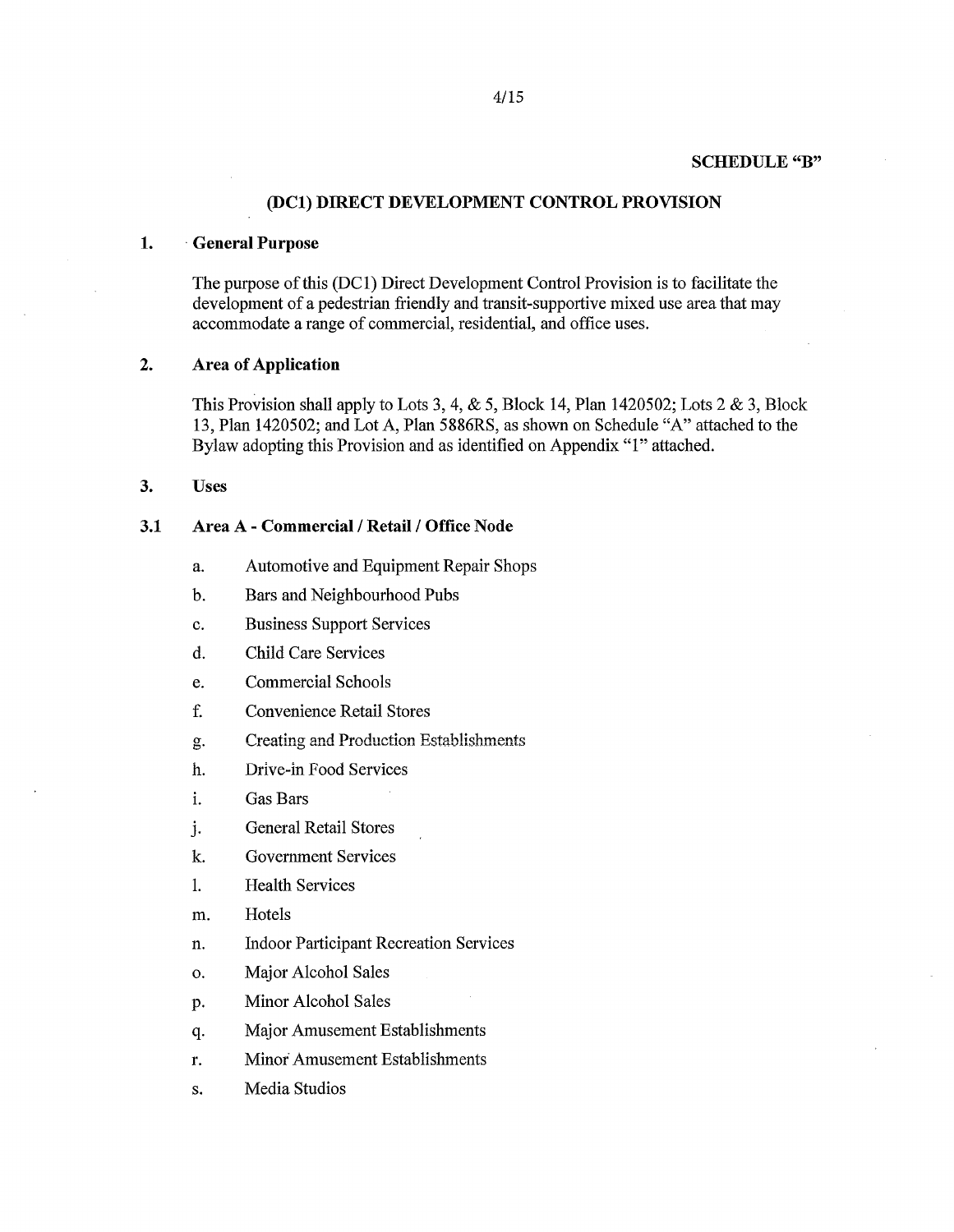- t. Minor Service Stations
- u. Personal Service Shops
- v. Private Clubs
- w. Private Education Services
- x. Professional, Financial and Office Support Services
- y. Public Libraries and Cultural Exhibits
- z. Rapid Drive-through Vehicle Services
- aa. Residential Sales Centre
- bb. Restaurants
- cc. Specialty Food Services
- dd. Temporary Flea Markets
- ee. Veterinary Services
- ff. Fascia On-premises Signs
- gg. Freestanding On-premises Signs
- hh. Major Digital Signs
- ii. Minor Digital Off-premises Signs
- jj. Minor Digital On-premises Signs
- kk. Minor Digital On-premises Off-premises Signs
- 11. Projecting On-premises Signs
- mm. Roof On-premises Signs
- nn. Temporary On-premises Signs

### Area B — Pedestrian Friendly Commercial Node

- a. Bars and Neighbourhood Pubs
- b. Business Support Services
- c. Child Care Services
- d. Commercial Schools
- e. Convenience Retail Stores
- f. Drive-in Food Services
- g. General Retail Stores
- h. Government Services
- i. Health Services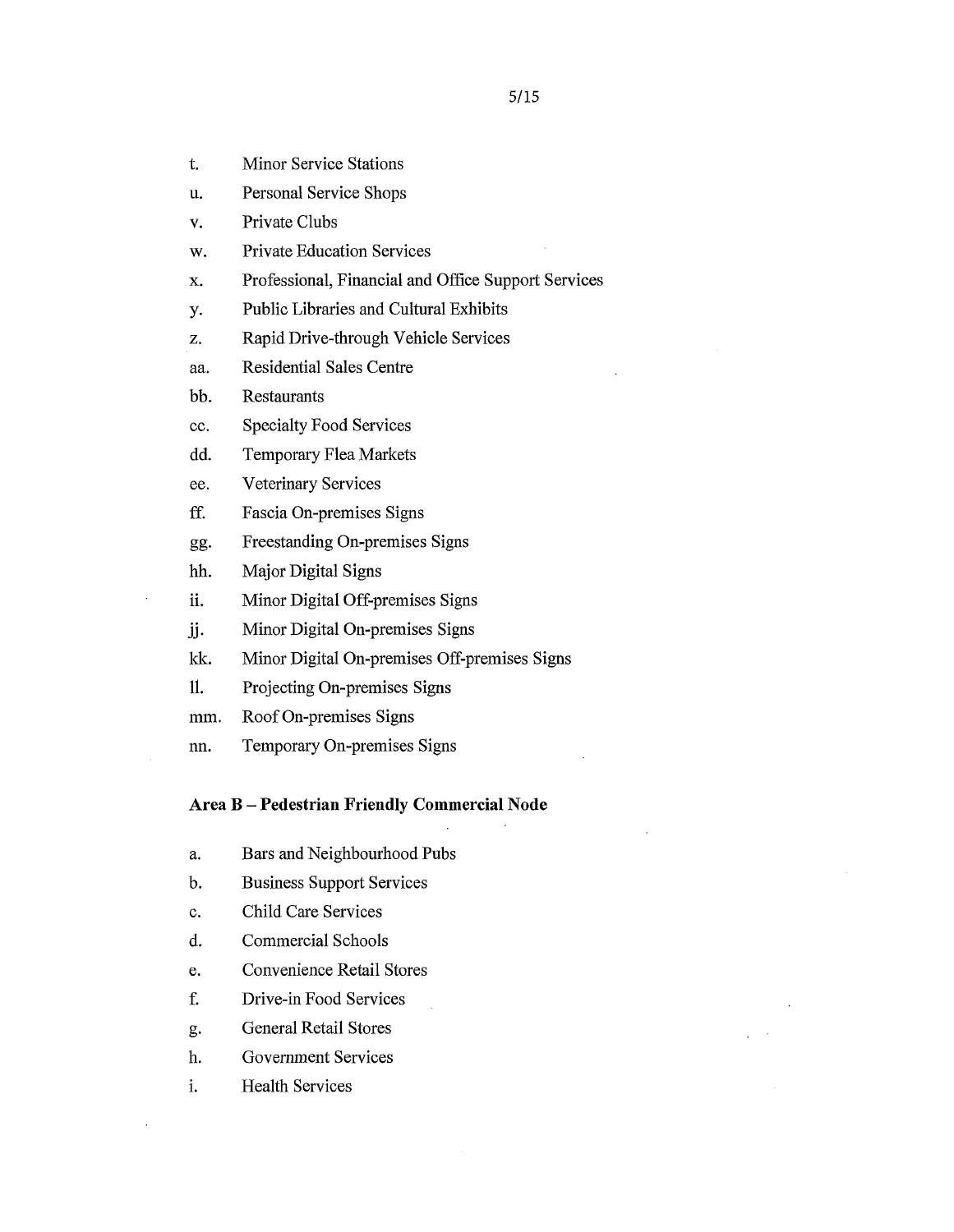j. Hotels

k. Indoor Participant Recreation Services

1. Minor Alcohol Sales

m. Minor Amusement Establishments

n. Personal Service Shops

o. Professional, Financial and Office Support Services

P. Public Libraries and Cultural Exhibits

q. Residential Sales Centre

r. Restaurants

s. Specialty Food Services

t. Temporary Flea Markets

u. Veterinary Services

v. Fascia On-premises Signs

w. Freestanding On-premises Signs

x. Major Digital Signs

y. Minor Digital Off-premises Signs

z. Minor Digital On-premises Signs

aa. Minor Digital On-premises Off-premises Signs

bb. Projecting On-premises Signs

cc. Temporary On-premises Signs

Area C - Residential Mixed Use Node

#### **Commercial and Commercial-related Uses**

a. Child Care Services

b. Convenience Retail Stores

c. General Retail Stores

d. Health Services

e. Personal Service Shops

f. Professional, Financial and Office Support Services

g. Residential Sales Centre

h. Restaurants

i. Specialty Food Services

j. Fascia On-premises Signs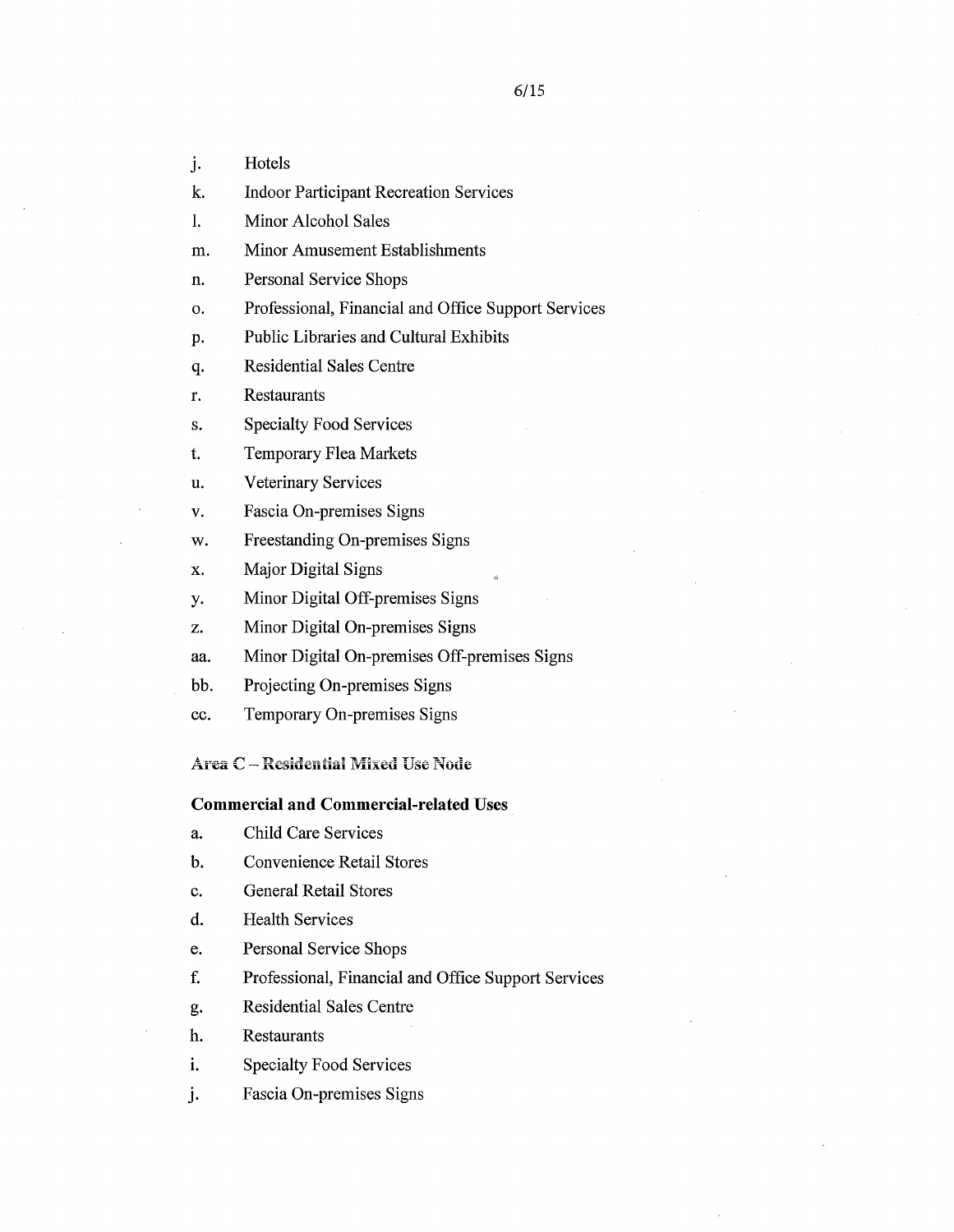- k. Freestanding On-premises Signs
- 1. Projection On-premises Signs
- m. Temporary On-premises Signs

#### **Residential and Residential-related Uses**

- a. Apartment Housing
- b. Live Work Unit
- c. Minor Home Based Business
- d. Row Housing
- e. Stacked Row Housing

## **Area D — Medium Density Residential Node**

- a. Apartment Housing
- b. Live Work Unit
- c. Minor Home Based Business
- d. Row Housing
- e. Stacked Row Housing

## **4. Development Objectives and Regulations**

### **4.1 Site Planning and Building Design Objectives**

- a. On-site development shall:
	- i. become a destination for the surrounding area;
	- function as a walkable commercial centre with a pedestrian-friendly ii. commercial node, creating a sense of place for users;
	- iii. relate appropriately to adjacent built forms, roadways, uses, functions and activities, with particular attention to adjacent public transit facilities;
	- iv. create an attractive and cohesive visual identity;
	- v. include outdoor spaces of interest; and
	- vi. be phased appropriately to accommodate opportunities for future intensification as market conditions change.
- b. Buildings shall be developed:
	- i. to set the framework for a comfortable and attractive pedestrian realm;
	- ii. with a harmonious and visually attractive architectural theme; and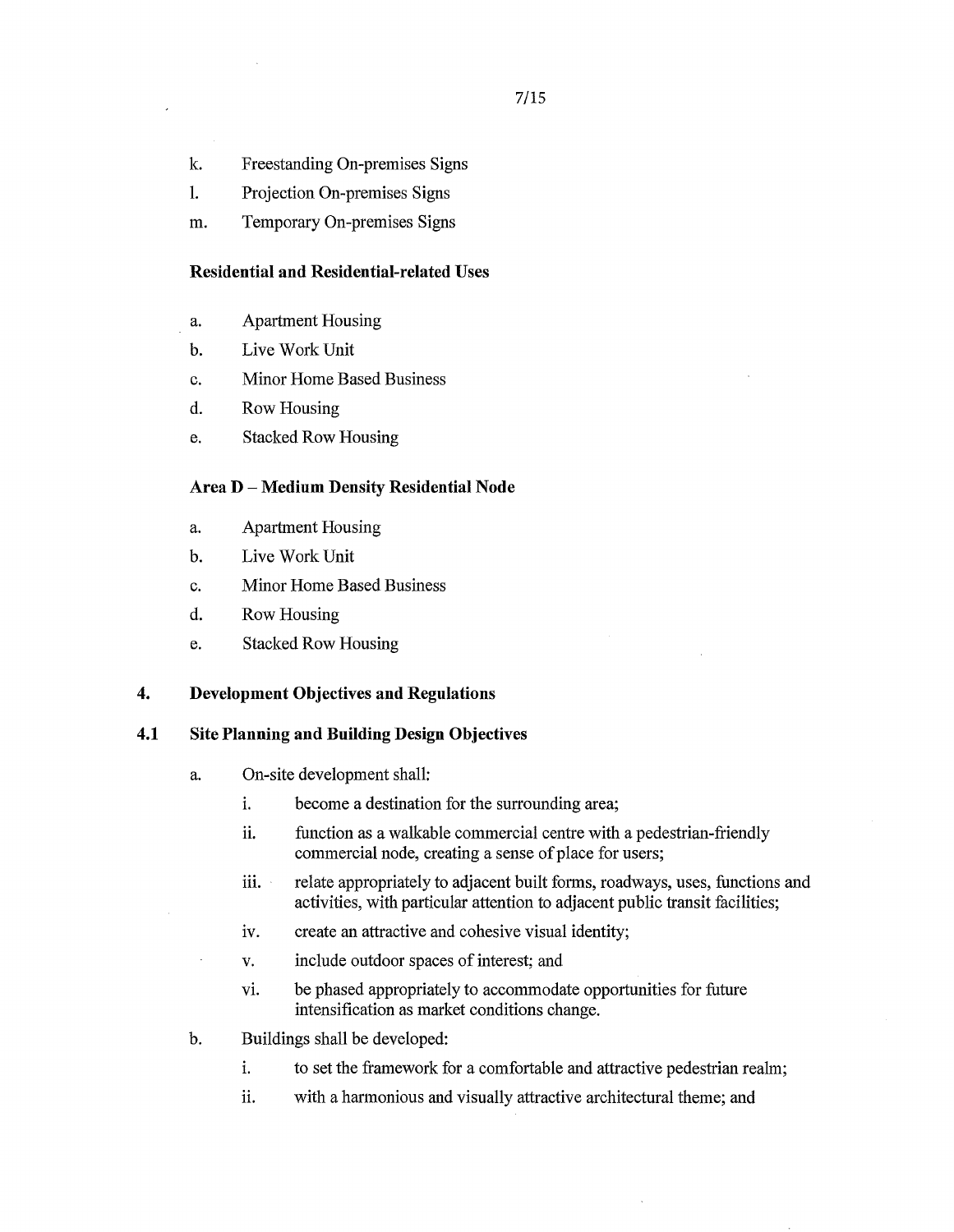- iii. with high-quality and durable building materials and finishes.
- c. Interior access roads and walkways shall promote contiguous and logical patterns of safe pedestrian and vehicular movement throughout the site and between the site and surrounding development and uses.
- d. Parking areas shall:
	- i. facilitate safe and convenient pedestrian movements;
	- ii. be appropriately landscaped to soften their appearance and add visual interest; and
	- iii. be dispersed and segmented.

## **4.2 General Development Regulations**

- a. Development shall be in general accordance with the objectives and the attached appendices.
- b. At the Development Permit stage a generalized concept plan shall be submitted for all new building development or substantial redevelopment to illustrate how the proposed development will integrate with existing and future surrounding and on-site development. The concept plans shall show the location of existing and future buildings, parking areas, vehicular and pedestrian routes and amenity areas.
- c. A CPTED Assessment shall be completed to guide the design of public and private spaces and facilities, focusing on natural surveillance and access control.

### **4.3 Specific Development Regulations for Area A - Commercial / Retail / Office Node**

- a. The maximum Floor Area Ratio shall be 0.3.
- b, Notwithstanding section 4.3(a), the maximum Floor Area Ratio may be increased to 1.0 with the submission of a Transportation Impact Assessment (TIA) to the satisfaction of the Development Officer, in consultation with Transportation Services.
- c. The maximum building height shall be 20.0 m.
- d. All Temporary Flea Markets Use shall be limited to farmers markets involving the sale of items such as local produce and handicrafts.
- e. The following regulations shall apply to Automotive and Equipment Repair Shops developments:
	- i. Service Bays for Automotive and Equipment Repair Shops shall not front onto Tamarack Way as identified in Appendix I.
	- ii. All activities and mechanical equipment associated with Automotive and Equipment Repair Shops shall be located within an enclosed building designed to service vehicles with a maximum weight of 3,500 kg (7,716 lbs.).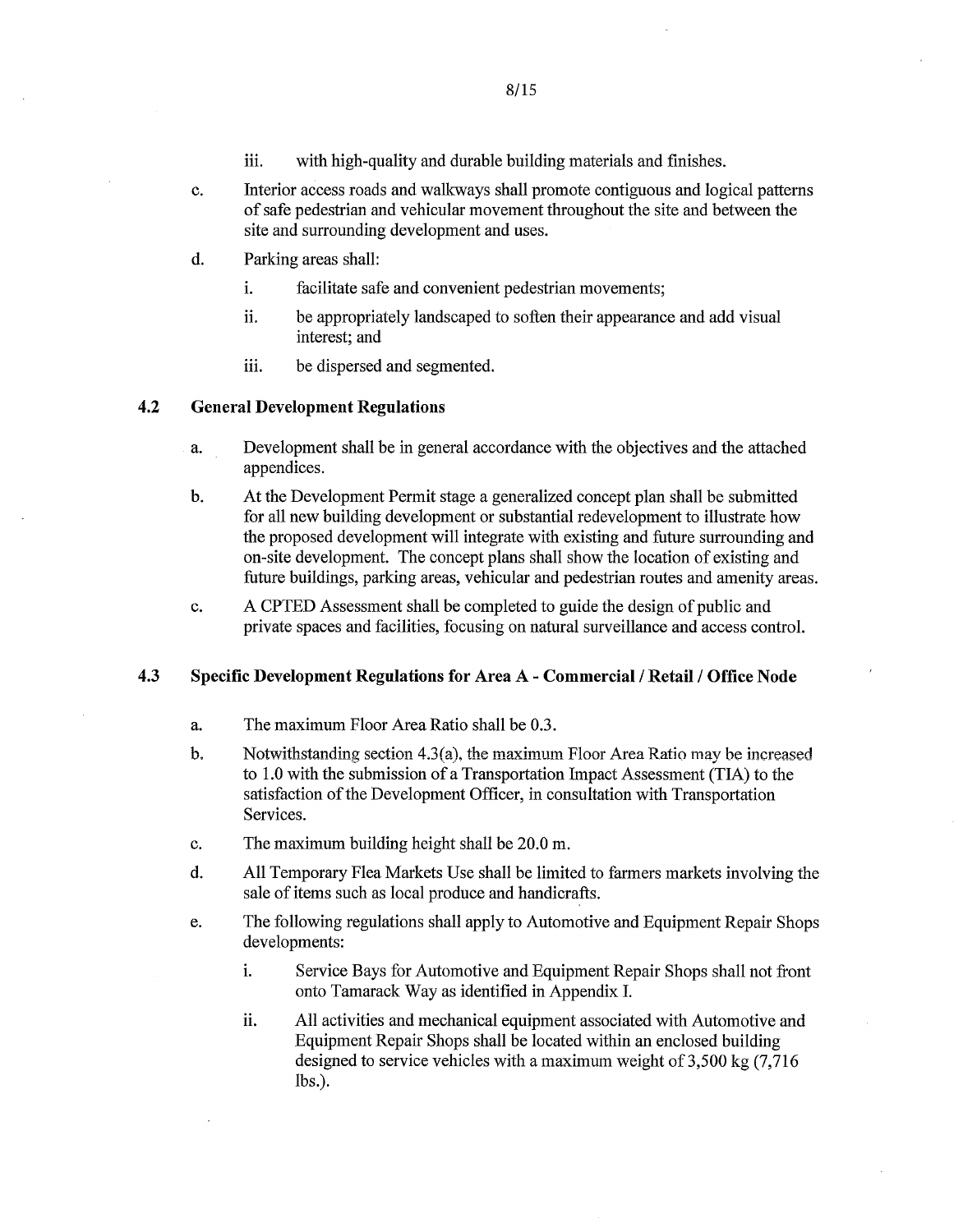- f. The following regulations shall apply to Gas Bar developments:
	- i. Where Gas Bars are located adjacent to Tamarack Way, decorative landscaping shall be utilized to screen the development from the pedestrian environment.
- Signs shall comply with the regulations in Schedule 59 D.  $g^{\prime}$ .

# 4.4 Specific Development Regulations for Area B Pedestrian Friendly Commercial Node

- a. Buildings shall be clustered along the road as to minimize the open spaces between buildings.
- b. The maximum Floor Area Ratio shall be 0.3.
- c. Notwithstanding section 4.4(b), the maximum Floor Area Ratio may be increased to 1.0 with the submission of a Transportation Impact Assessment (TIA) to the satisfaction of the Development Officer, in consultation with Transportation Services.
- d. The maximum Floor Area of any individual business premises adjacent to Tamarack Way shall not exceed 500m2.
- e. The maximum Building Height shall not exceed 14.0 m.
- f. All Bars and Neighborhood Pubs Use shall be limited to a maximum of 100 occupants and 120 m2 of Public Space.
- g. All Restaurants Use shall be limited to a maximum of 200 occupants and 275 m2 of Public Space.
- h. All Specialty Food Services Use shall be limited to a maximum of 200 occupants and 275 m2 of Public Space.
- i. All Temporary Flea Markets Use shall be limited to a farmers market involving the sale of items such as local produce and handicrafts.
- j. Notwithstanding section 4.4(e), Hotel uses shall not exceed 18.0 m.
- k. Buildings shall be designed and oriented to incorporate active frontage along Tamarack Way.
- $\mathbf{l}$ . On Tamarack Way, buildings shall be built to the front property lines. The Development Officer may allow building Setbacks up to 4.5 m to accommodate street related activities, such as sidewalk cafes, architectural features and Landscaping that contribute to the pedestrian-oriented shopping character of the area.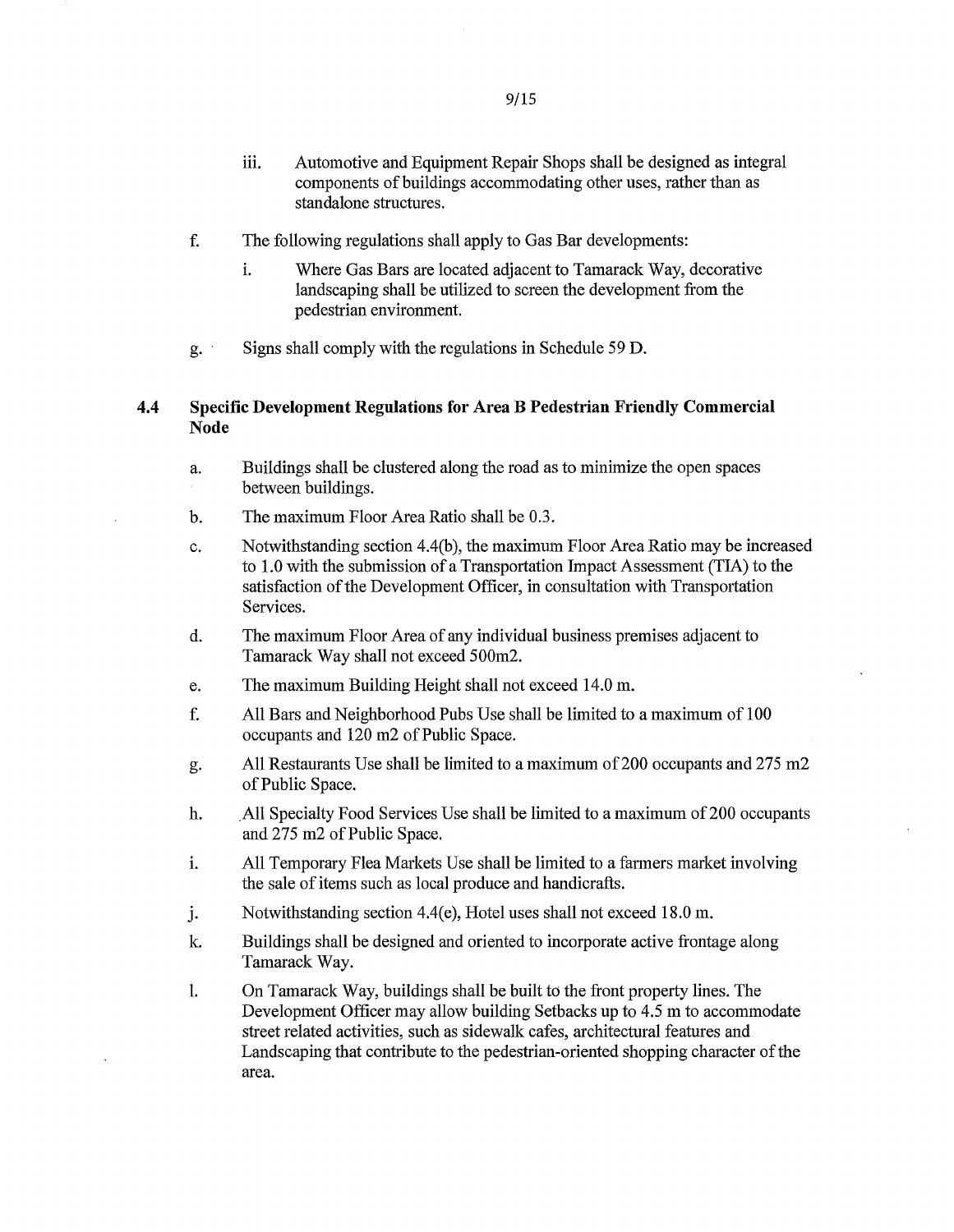- n. Horizontal breaks of uninterrupted facade shall not exceed 12.0 m in length;
- o. On Corner Lots the façade treatment shall wrap around the side of the building to provide a consistent profile facing both roadways. This includes private and public roadways.
- P. Vehicle parking shall be located at the side or rear of the building where possible.
- q. Drive-through service windows shall be oriented away from the Front Yard and placed, wherever possible, at the rear of the building;
- r. Signs shall comply with the regulations in Schedule 59 D.

# **4.5 Specific Development Regulations for Area C Residential Mixed Use Node**

- a. The maximum density shall be 224 Dwellings/ha.
- b. The maximum Floor Area Ratio shall be 3.0
- c. The maximum Building Height shall be 45.0 m.
- d. The minimum Front Setback shall be 3.0 m
- e. The minimum Rear Setback shall be 7.0 m
- f. The minimum Side Setback shall be 1.0 m for each Storey or partial Storey, up to 7.5 m, except that at least 2.0 m shall be provided in all cases.
- g• A minimum Amenity Area of 7.5 m2 per Dwelling shall be provided
- h. All Restaurants Use shall be limited to a maximum of 200 occupants and 275 m2 of Public Space.
- i. Al! Specialty Food Services Use shall be limited to a maximum of 200 occupants and 275 m2 of Public Space.
- j. Ground oriented units or enhanced landscaping shall be provided along Tamarack Way and the Pedestrian Link as shown in Appendix 1.
- k. Apartment Housing shall only be accommodated:
	- i. in free standing residential buildings with or without ground floor commercial uses and which may have Row or Stacked Row Housing at the base; or
	- ii. as part of a comprehensively developed project where buildings are attached and can vary from predominantly residential to mixed use.
- 1. In mixed-use buildings, the residential entrances shall be designed separate from non-residential uses and address the street in a prominent manner
- m. At grade residential developments shall provide separate, individual access at grade and feature identifiable doorways, landscaped terraces, pedestrian lighting,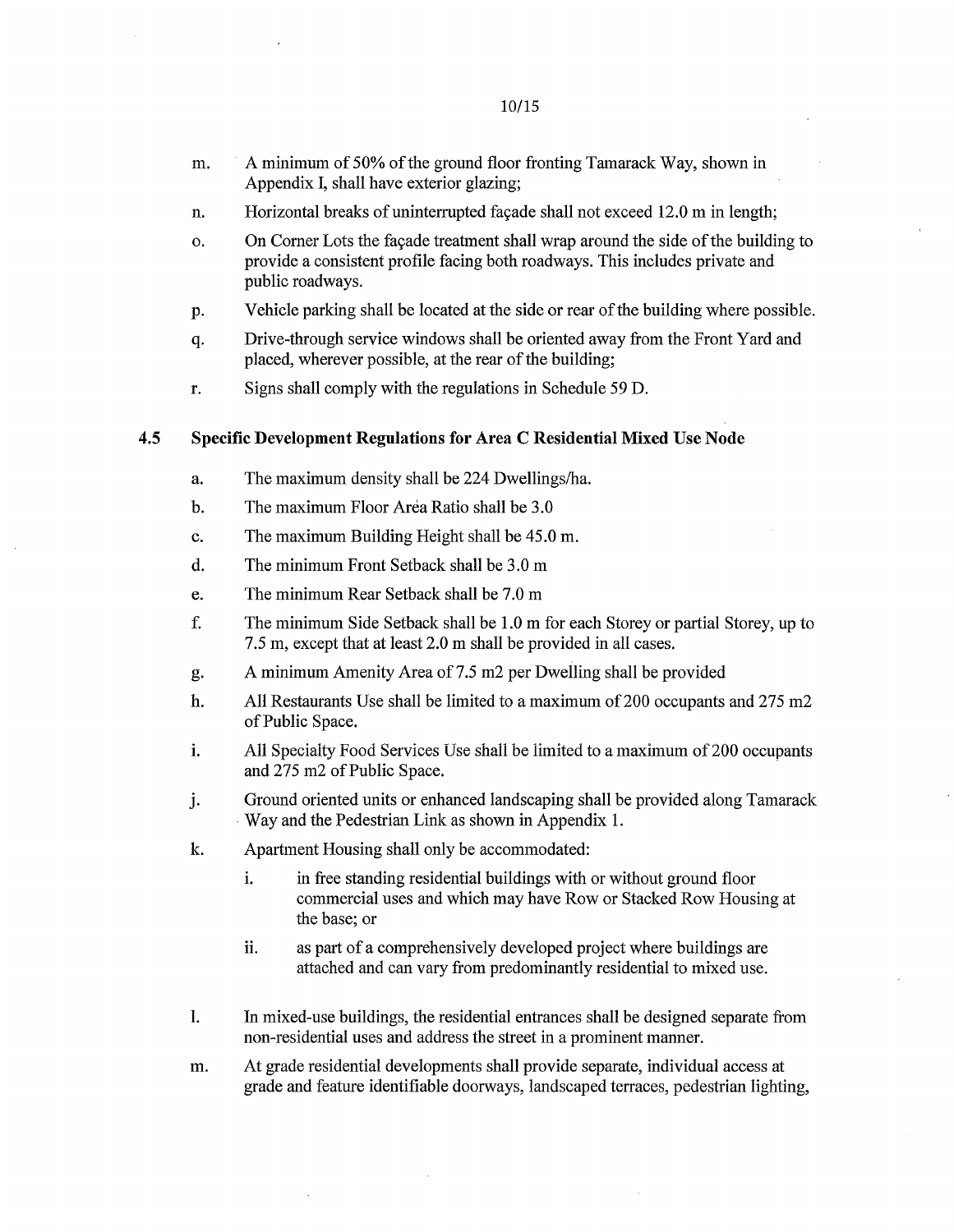and patios. They shall ensure adequate privacy through the provision of screening and at least a 0.75m grade separation above the adjacent City sidewalk.

- n. The maximum Floor Area of any individual business premises shall not exceed 465 m2.
- o. Non-Residential uses shall not be developed in a free standing structure.
- P. The top two Storeys of a building over 6 Storeys shall be articulated differently than lower Storeys through the use of distinct materials, setbacks, trusses or other architectural features.
- q. The minimum separation distance between Towers shall be 30 m.
- r. The portion of the building that is greater than 20m in Height is limited to a maximum Floor Plate of 1250m2.
- s. Separation Space shall be provided in accordance with Section 48 of the Zoning Bylaw.
- t. Signs shall comply with the regulations in Schedule 59 B.

### 4.6 Specific Development Regulations for Area D Medium Density Residential Node

- a. This area shall be developed in accordance with the regulations of the RA7 Zone.
- b. The Front Yard shall be located along Tamarack Way.
- c. Notwithstanding 4 6 (a), where possible buildings shall front Tamarack Way.

#### 4.7 Site Design Regulations

- a. Buildings shall generally, to the satisfaction of the Development Officer, be oriented to:
	- i. frame (or be located at) the corners of intersections of private internal roadways;
	- ii. frame major vehicular and pedestrian entry/exit points to and from the site without impeding vehicular and pedestrian movement sight lines; and
	- iii. permit views into the site along the axis of roadways and walkways intersecting Tamarack Way.
- b. Along the private internal roadways, the spaces between freestanding structures shall be improved to include:
	- i. landscaped pedestrian connections;
	- ii. small pockets of landscaped parking areas;
	- iii. public seating areas; and
	- iv. landscaped open spaces.
	- v.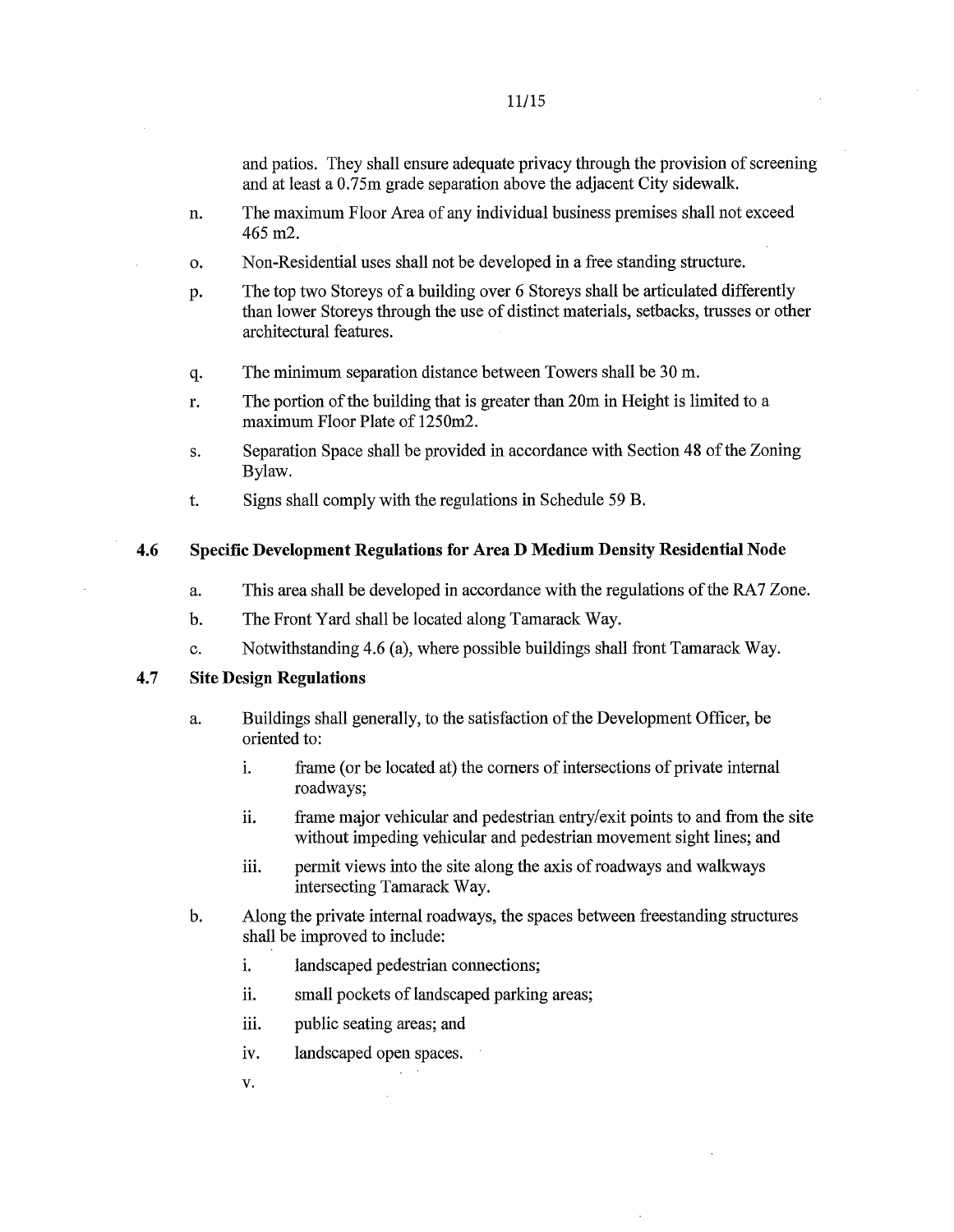#### **4.8 Building Design Regulations**

a. Buildings shall use a variety of architectural elements and treatments, materials and colours to break up the massing and provide human-scale development and no walls that face a public street, private internal roadways or connecting pedestrian walkway shall have a blank uninterrupted length exceeding 12.0 m. The massing of building walls may be reduced through the use of architectural elements such as columns, ribs, pilasters or piers, changes in plane, changes in building finishes, materials and textures, or other features that create an identifiable pattern and sense of human scale, such as shown in Figure 1.



Figure 1 — Example of Building Elevation

- b. Building materials shall be sustainable, durable, high quality and appropriate for the development.
- c. All buildings shall be designed and finished to generally conform to a consistent architectural theme using similar architectural design elements, materials and colours. A consistent theme shall be developed through the design of lighting, sidewalk pattern, street furniture and landscaping.
- d. Buildings shall provide active frontages wherever possible, and shall be designed to include a clearly identifiable primary entrance through the use of recesses, projections, canopies, porticos, overhangs, arcades, peaked roof forms, arches, outdoor patios, display windows, planters, walls, or other similar design elements (see example, Figure 2).



Figure 2— Example of Commercial Retail Unit Active Frontage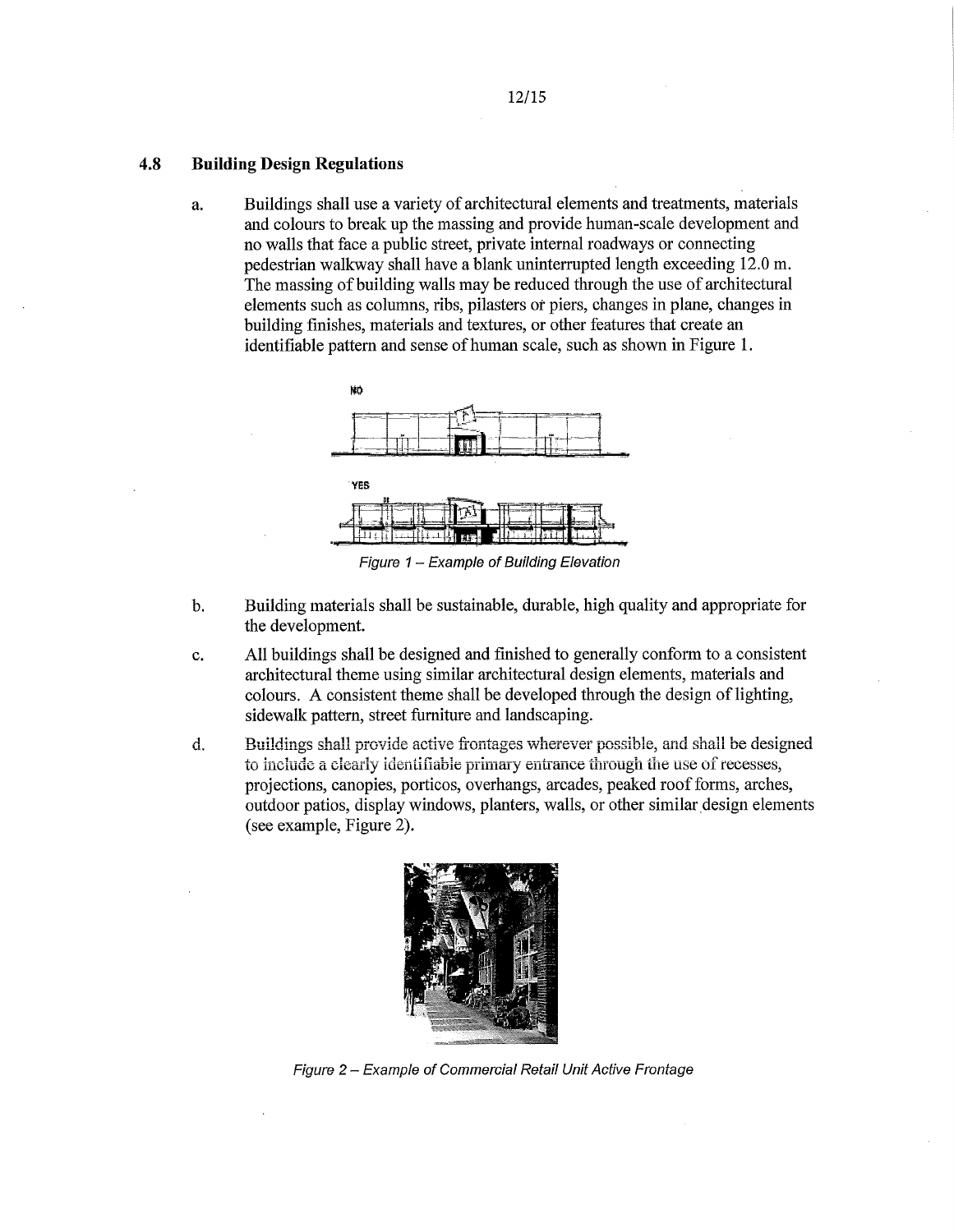e. Building rooftop mechanical equipment shall be concealed from the public in a manner that is consistent with the character of the building.

# **4.9 Access, Circulation and Parking**

- a. Private internal roadways shall be established to accommodate the peak traffic volumes for the site to the satisfaction of Transportation Services.
- b. Pedestrian connections shall be established through the utilization of clearly demarcated walkways, lighting and signage systems to reduce pedestrian conflict and create a pedestrian-friendly design.
- c. Pedestrian Connections in Areas A and B shall include landscaping, pedestrianlevel lighting and a minimum 1.5 m hard-surfaced sidewalk. Where vehicular access is also provided in these locations, the Pedestrian Connection shall be required on both sides of private internal roadways. Where developed through surface parking areas, Pedestrian Connections shall be designed as enhanced parking islands with walkways and shall include landscaped islands with raised curbs and a 1.5 m hard-surfaced sidewalk. Remedial treatment such as raised pedestrian crossings, landscaping, forecourts and landings, special paving, light and bollards shall be provided at significant points of pedestrian and vehicular interaction.
- d. Sidewalks in Areas A and B shall be provided in the front of large format buildings at a minimum of 3.0 m in width, the fronts of freestanding Commercial buildings at a minimum of 2.0 m in width.
- e. Vehicular and bicycle parking shall be provided in accordance with Section 54 of the Zoning Bylaw and located to the satisfaction of the Development Officer and Transportation Services.
- f. Maximum vehicular parking for any Commercial Use shall be 40% more than what is required by Section 54 of the Zoning Bylaw.
- g. Parking areas shall be "broken up" by means of on-site private roads, drive aisles, pedestrian corridors and/or landscaped islands.
- h. Surface parking should be located to the interior of blocks wherever possible and shall be screened from view from the public roadway by buildings or landscaping.
- No parking, loading, storage, trash collection, outdoor service or display area i. shall be permitted within a required Yard. Loading, storage and trash collection areas shall be located to the rear or sides of buildings and shall be screened from view from any adjacent Sites, public or private roadways, and designed to ensure vehicles do not encroach or back onto public or private road right-of-way, in accordance with the provisions of subsection 55.4 of the City of Edmonton Zoning Bylaw 12800.
- J. Notwithstanding 4.9 (i), in Areas C and D parking, loading and trash collection shall be permitted within side or rear Yards, except Yards adjacent to public roadways, where a minimum Yard of 2.5 m shall be maintained.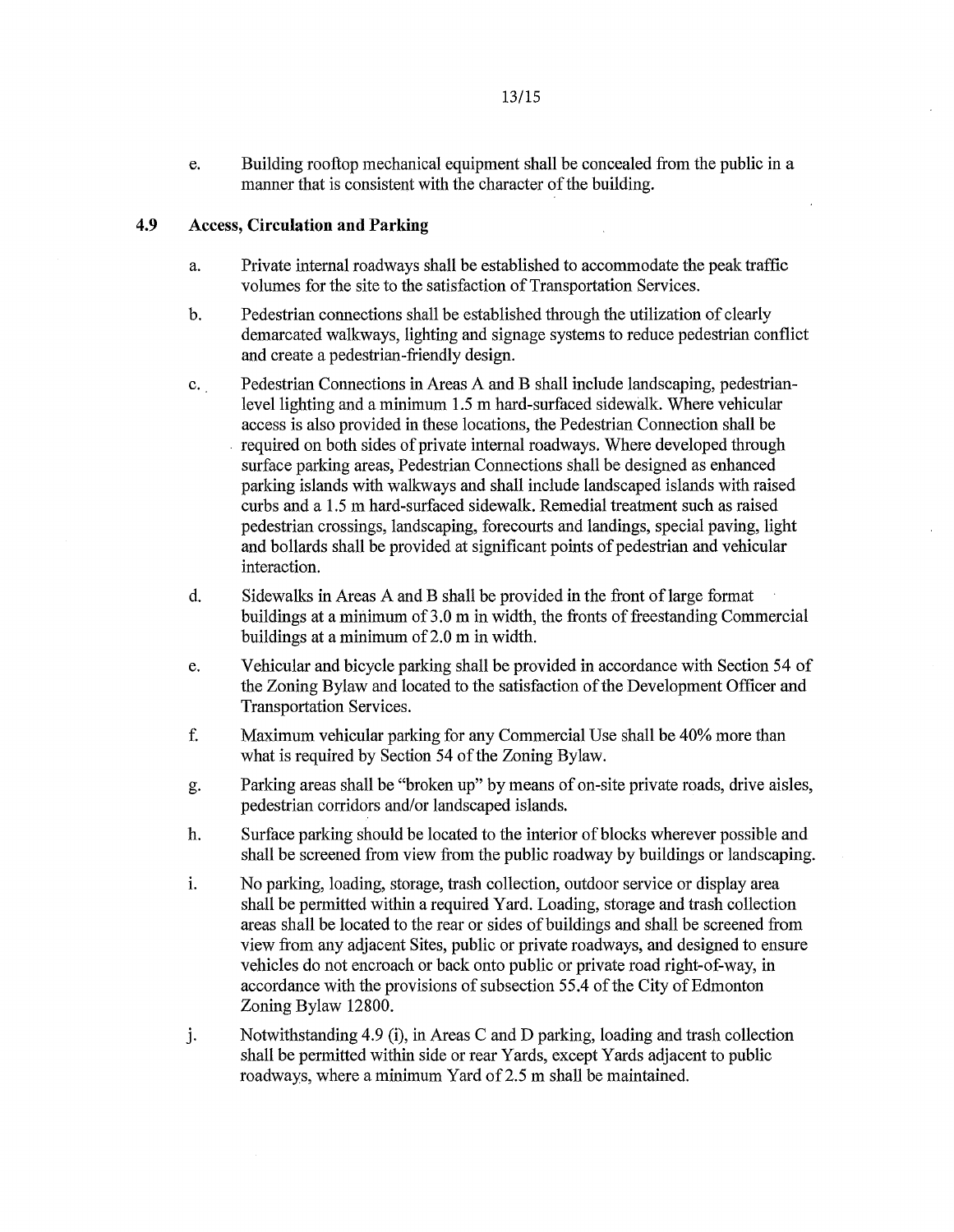k. Any on-street parking on the private roadways will be located and designed such that it does not interfere with the operations of the private roadway intersections with Tamarack Way, 17 Street and Maple Road.

## 4.10 Landscaping and Amenities

- a. A detailed landscaping plan for each phase of development shall be submitted in accordance with section 55 prior to the approval of any development permit. This plan shall clearly illustrate landscaping internal to the site, pedestrian connections, and the design of lighting, street furniture, and sidewalks.
- b. Landscaping at site entrances shall include the use of ornamental plant material, shrubs and planting beds and surface treatments to further enhance the appearance of the entrance.
- c. Where Commercial and Residential Uses abut a pedestrian link (as shown in Appendix 1) fencing shall be limited to a maximum height of 1.2m and logical breaks shall be made to allow for pedestrian access.
- d. A landscaped berm shall be provided adjacent to the CN rail right-of-way.
- e. Notwithstanding Section 55 of the Zoning Bylaw, landscaping requirements shall exceed the minimum requirements for the number of trees and shrubs required by 15% in Areas A and B.
- f. Amenity Area / Plaza areas are intended to provide a visual terminus and enhance the pedestrian realm along Tamarack Way. Design features within these amenity areas shall include hard and soft landscaping elements, seating areas and / or a visual landmark such as a hardscaped plaza, clock tower, water feature or other identifiable feature to facilitate social interaction amongst users and create a "sense of place".

## 4.11 Environmental Site Assessment

a. The Development Officer shall require the submission of an Environmental Site Assessment (ESA) report prepared by a qualified environmental consultant, to the satisfaction of the Development Officer, in consultation with Alberta Environment and Alberta Health Services which demonstrates that the sites are suitable for the full range of allowable uses.

## 4.12 Additional Development Regulations

a. Notwithstanding Section 4.3(f) and 4.4(n), Major Digital Signs, Minor Digital On-premises Signs, Minor Digital Off-premises Signs, Minor Digital On-premises Off-premises Signs, and Roof On-premises Signs shall comply with the regulations found in Schedule 59D.3.